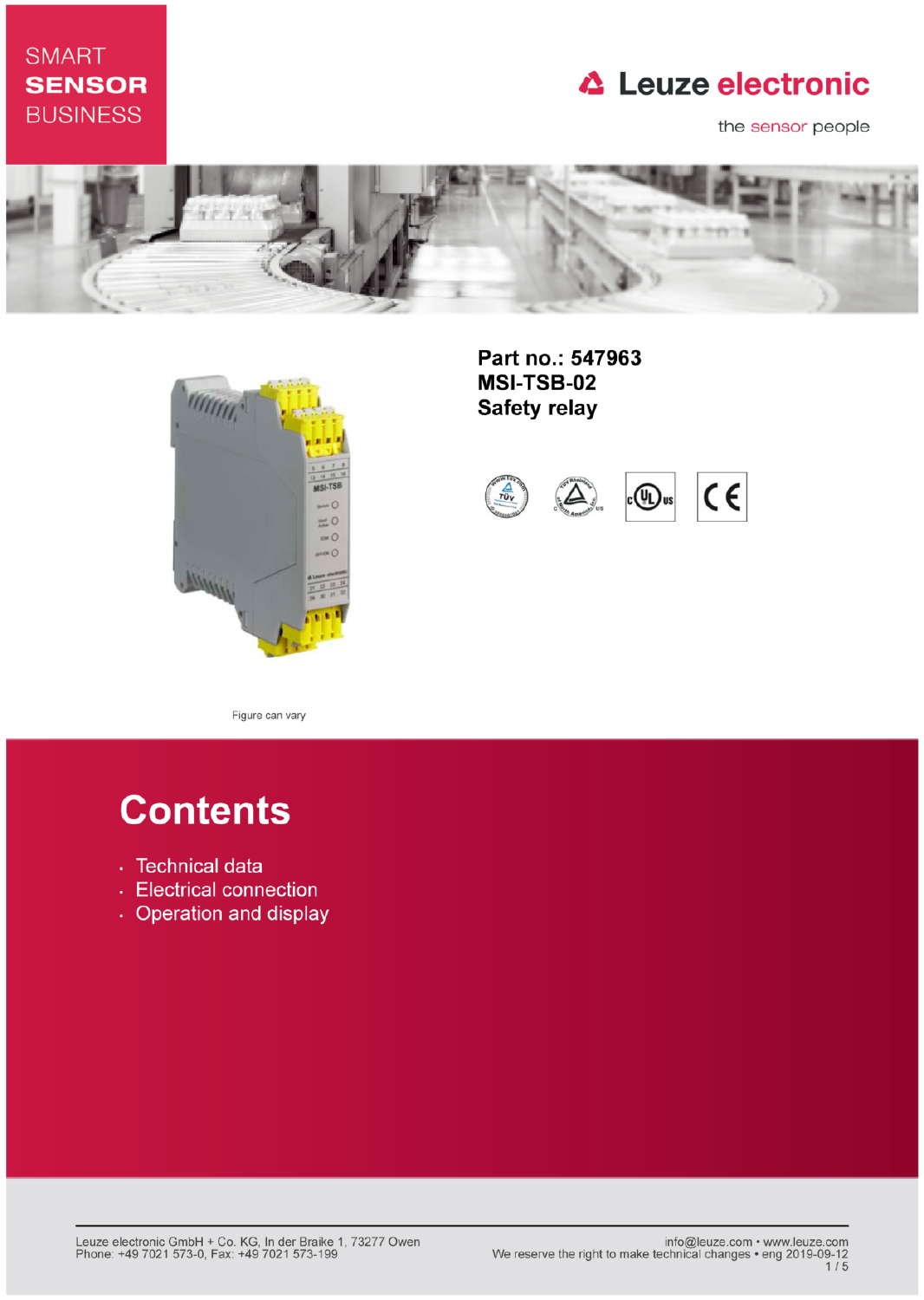### **Technical data**

| <b>Basic data</b>                            |                                                                                                                                                                  |
|----------------------------------------------|------------------------------------------------------------------------------------------------------------------------------------------------------------------|
| Series                                       | <b>MSI-TB</b>                                                                                                                                                    |
|                                              |                                                                                                                                                                  |
| <b>Functions</b>                             |                                                                                                                                                                  |
| <b>Functions</b>                             | "Error" signal output<br>"STOP 1" signal output<br>Contactor monitoring (EDM), selectable<br>Periodic function test<br>Start/restart interlock (RES), selectable |
| Restart                                      | Automatic<br>Manual                                                                                                                                              |
| <b>Characteristic parameters</b>             |                                                                                                                                                                  |
| <b>Type</b>                                  | 2, IEC/EN 61496                                                                                                                                                  |
| Performance Level (PL)                       | Up to c, EN ISO 13849-1                                                                                                                                          |
| MTTF <sub>d</sub>                            | 78 years, EN ISO 13849-1                                                                                                                                         |
| PFH <sub>D</sub>                             | 0.000000088 per hour                                                                                                                                             |
| PFHD                                         | 8.8E-08 per hour                                                                                                                                                 |
| Mission time T <sub>M</sub>                  | 20 years, EN ISO 13849-1                                                                                                                                         |
| Category                                     | 2, EN ISO 13849                                                                                                                                                  |
|                                              |                                                                                                                                                                  |
| <b>Electrical data</b>                       |                                                                                                                                                                  |
| Protective circuit                           | Polarity reversal protection<br>Short circuit protected                                                                                                          |
| <b>Performance data</b>                      |                                                                                                                                                                  |
| Supply voltage UB                            | 24 V , DC , -20  20 %                                                                                                                                            |
| Current consumption, max.                    | 200 mA, Without external load                                                                                                                                    |
| Residual ripple                              | $-1515%$                                                                                                                                                         |
| Fuse                                         | External with max. 3.15 A semi time-lag                                                                                                                          |
| <b>Inputs</b>                                |                                                                                                                                                                  |
| Number of digital switching inputs           | 4 Piece(s)                                                                                                                                                       |
| <b>Switching inputs</b>                      |                                                                                                                                                                  |
| Type                                         | Digital switching input                                                                                                                                          |
| Switching voltage high, min.                 | 18.2 V                                                                                                                                                           |
| Switching voltage low, max.                  | 2.5V                                                                                                                                                             |
| Switching voltage, typ.                      | 23 V                                                                                                                                                             |
| Voltage type                                 | DC                                                                                                                                                               |
| <b>Digital switching input 1</b>             |                                                                                                                                                                  |
| Function                                     | Control input for contactor monitoring (EDM)                                                                                                                     |
| <b>Digital switching input 2</b><br>Function | Control input for receiver                                                                                                                                       |
| <b>Digital switching input 3</b>             |                                                                                                                                                                  |
| Function                                     | RES/Start control input                                                                                                                                          |
| <b>Digital switching input 4</b>             |                                                                                                                                                                  |
| Function                                     | Control input for Reset                                                                                                                                          |
| <b>Digital switching input 5</b>             |                                                                                                                                                                  |
| Function                                     | Restart interlock control input                                                                                                                                  |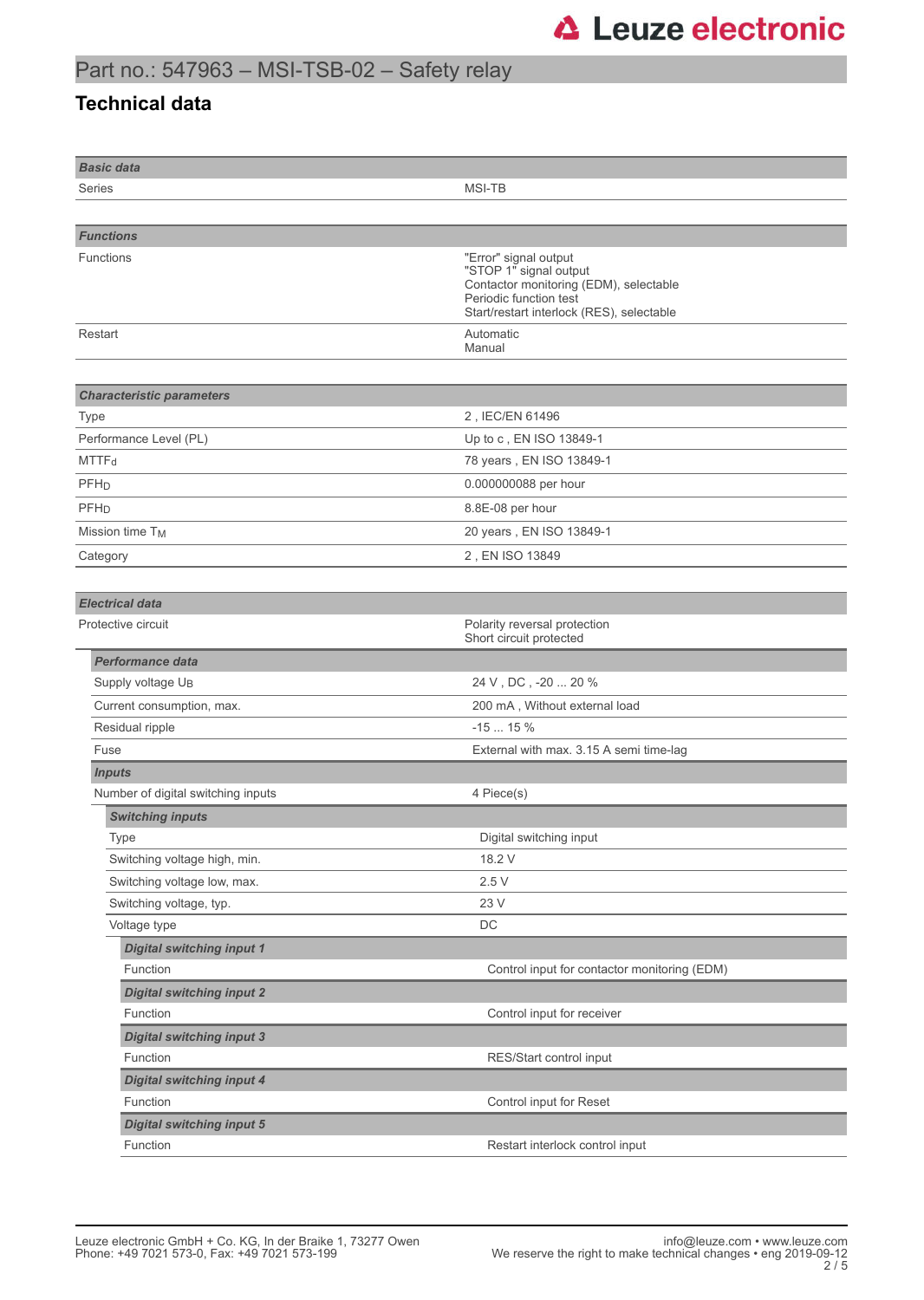## **△ Leuze electronic**

### Part no.: 547963 – MSI-TSB-02 – Safety relay

| <b>Outputs</b><br>Number of safety-related switching outputs (OSSDs) | 2 Piece(s)                           |
|----------------------------------------------------------------------|--------------------------------------|
| Number of digital switching outputs                                  | 3 Piece(s)                           |
| <b>Safety-related switching outputs</b>                              |                                      |
| Type                                                                 | Safety-related switching output OSSD |
| Voltage type                                                         | DC                                   |
| Current load, max.                                                   | 2,000 mA                             |
| <b>Safety-related switching output 1</b>                             |                                      |
| Switching element                                                    | Relay, NO                            |
| <b>Safety-related switching output 2</b>                             |                                      |
| Switching element                                                    | Relay, NO                            |
| <b>Switching outputs</b>                                             |                                      |
| <b>Type</b>                                                          | Digital switching output             |
| Switching voltage high, min.                                         | 18.2 V                               |
| Switching voltage low, max.                                          | 2.5V                                 |
| Switching voltage, typ.                                              | 23 V                                 |
| Voltage type                                                         | DC                                   |
| <b>Switching output 1</b>                                            |                                      |
| Switching element                                                    | Transistor, PNP                      |
| Function                                                             | STOP signal output                   |
| <b>Switching output 2</b>                                            |                                      |
| Switching element                                                    | Transistor, PNP                      |
| Function                                                             | "Error" signal output                |
| <b>Switching output 3</b>                                            |                                      |
| Switching element                                                    | Transistor, PNP                      |
| Function                                                             | Test signal output (transmitter)     |
|                                                                      |                                      |
| <b>Timing</b>                                                        |                                      |
| Response time                                                        | 20 ms                                |
| Start-up delay                                                       | 2s                                   |
| Time delay                                                           | 600 ms                               |
| Sensor response time on test request                                 | $0.560$ ms                           |
|                                                                      |                                      |
| <b>Connection</b>                                                    |                                      |
| Number of connections                                                | 1 Piece(s)                           |
| <b>Connection 1</b>                                                  |                                      |
| Type of connection                                                   | Terminal                             |
| Function                                                             | Connection to device                 |
|                                                                      | Voltage supply                       |
| Type of terminal                                                     | Spring-cage terminal                 |
| No. of pins                                                          | $16$ -pin                            |
| <b>Cable properties</b>                                              |                                      |
| Connection cross sections                                            | 0.2 to 1.5 mm <sup>2</sup>           |
|                                                                      |                                      |
| <b>Mechanical data</b>                                               |                                      |
| Dimension (W x H x L)                                                | 22.5 mm x 111 mm x 114.1 mm          |
| Housing material                                                     | Plastic, Unreinforced polyamide PA   |
| Net weight                                                           | 200 g                                |
| Housing color                                                        | Gray                                 |
| Type of fastening                                                    | Snap-on mounting                     |

Leuze electronic GmbH + Co. KG, In der Braike 1, 73277 Owen<br>12-Phone: +49 7021 573-0, Fax: +49 7021 573-199 We reserve the right to make technical changes • eng 2019-09-<br>5 / 3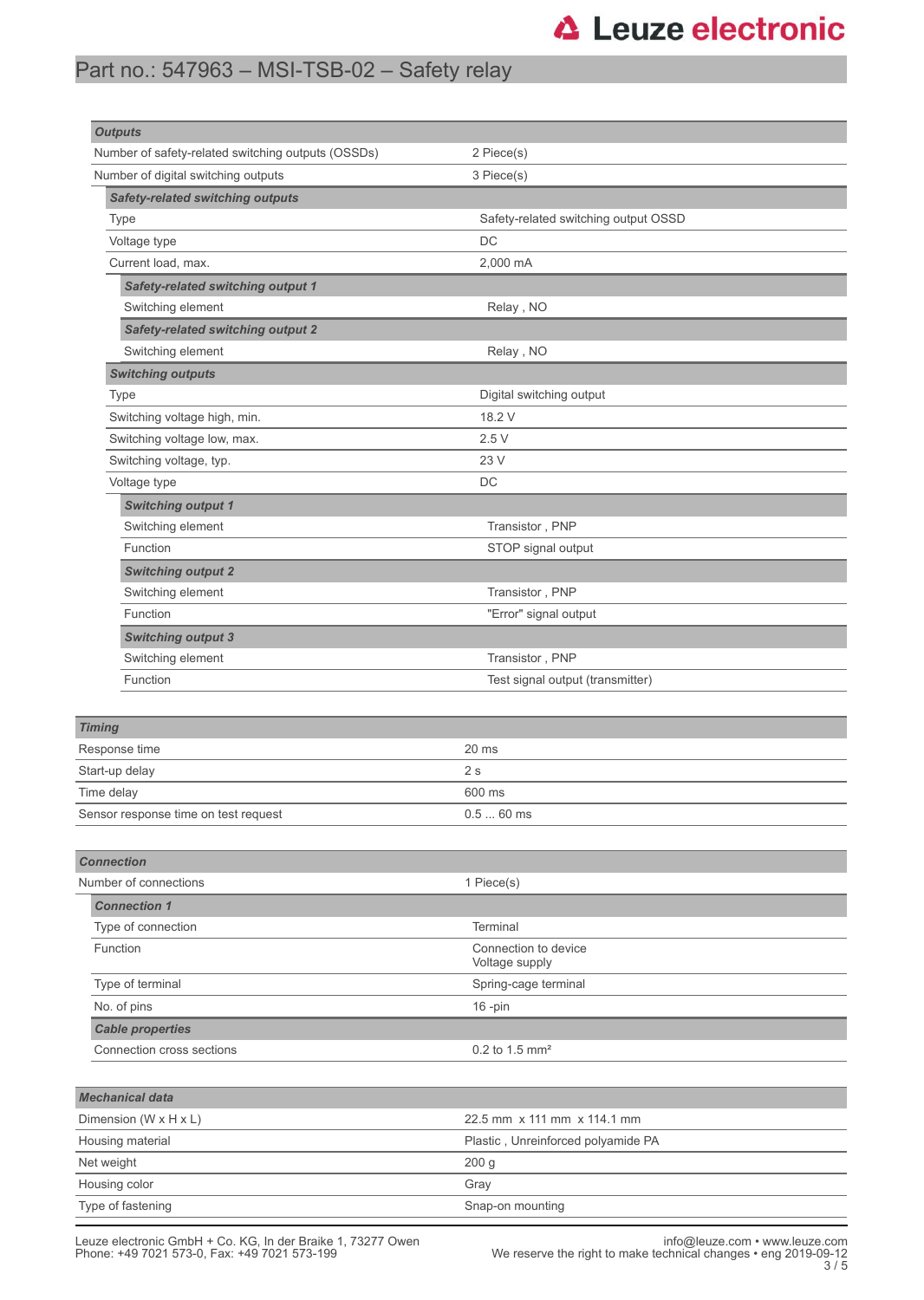## **△ Leuze electronic**

### Part no.: 547963 – MSI-TSB-02 – Safety relay

| <b>Operation and display</b>       |                               |  |
|------------------------------------|-------------------------------|--|
| Type of display                    | LED                           |  |
| Number of LEDs                     | 4 Piece(s)                    |  |
|                                    |                               |  |
| <b>Environmental data</b>          |                               |  |
| Ambient temperature, operation     | -30 $\ldots$ 60 °C            |  |
| Ambient temperature, storage       | -40  70 °C                    |  |
| Relative humidity (non-condensing) | 095%                          |  |
|                                    |                               |  |
| <b>Certifications</b>              |                               |  |
| Degree of protection               | <b>IP 40</b>                  |  |
| Protection class                   | $\mathbf{H}$                  |  |
| Certifications                     | c TÜV Rheinland US<br>TÜV Süd |  |
| US patents                         | US 6,418,546 B                |  |
|                                    |                               |  |
| <b>Classification</b>              |                               |  |
| Customs tariff number              | 85371098                      |  |
| eCl@ss 8.0                         | 27371819                      |  |
| eCl@ss 9.0                         | 27371819                      |  |
| <b>ETIM 5.0</b>                    | EC001449                      |  |
| <b>ETIM 6.0</b>                    | EC001449                      |  |

### **Electrical connection**

| <b>Connection 1</b>                                |                      |  |
|----------------------------------------------------|----------------------|--|
| Type of connection                                 | Terminal             |  |
| Function<br>Connection to device<br>Voltage supply |                      |  |
| Type of terminal                                   | Spring-cage terminal |  |
| No. of pins<br>$16$ -pin                           |                      |  |

| Terminal       | Assignment         |
|----------------|--------------------|
| 5              | $+24V$             |
| 6              | <b>GND</b>         |
| $\overline{7}$ | <b>STOP</b>        |
| $\, 8$         | <b>ERROR</b>       |
| 13             | <b>EDM</b>         |
| 14             | Test (transmitter) |
| 15             | Receiver           |
| $16\,$         | RES/Start          |
| 21             | Reset              |
| 22             | <b>WA</b>          |
| 23             | MODE               |
| 24             | Auto WA            |
| 29             | OSSD1              |
| 30             | OSSD <sub>2</sub>  |
| 31             | SSD <sub>1</sub>   |
| 32             | SSD <sub>2</sub>   |